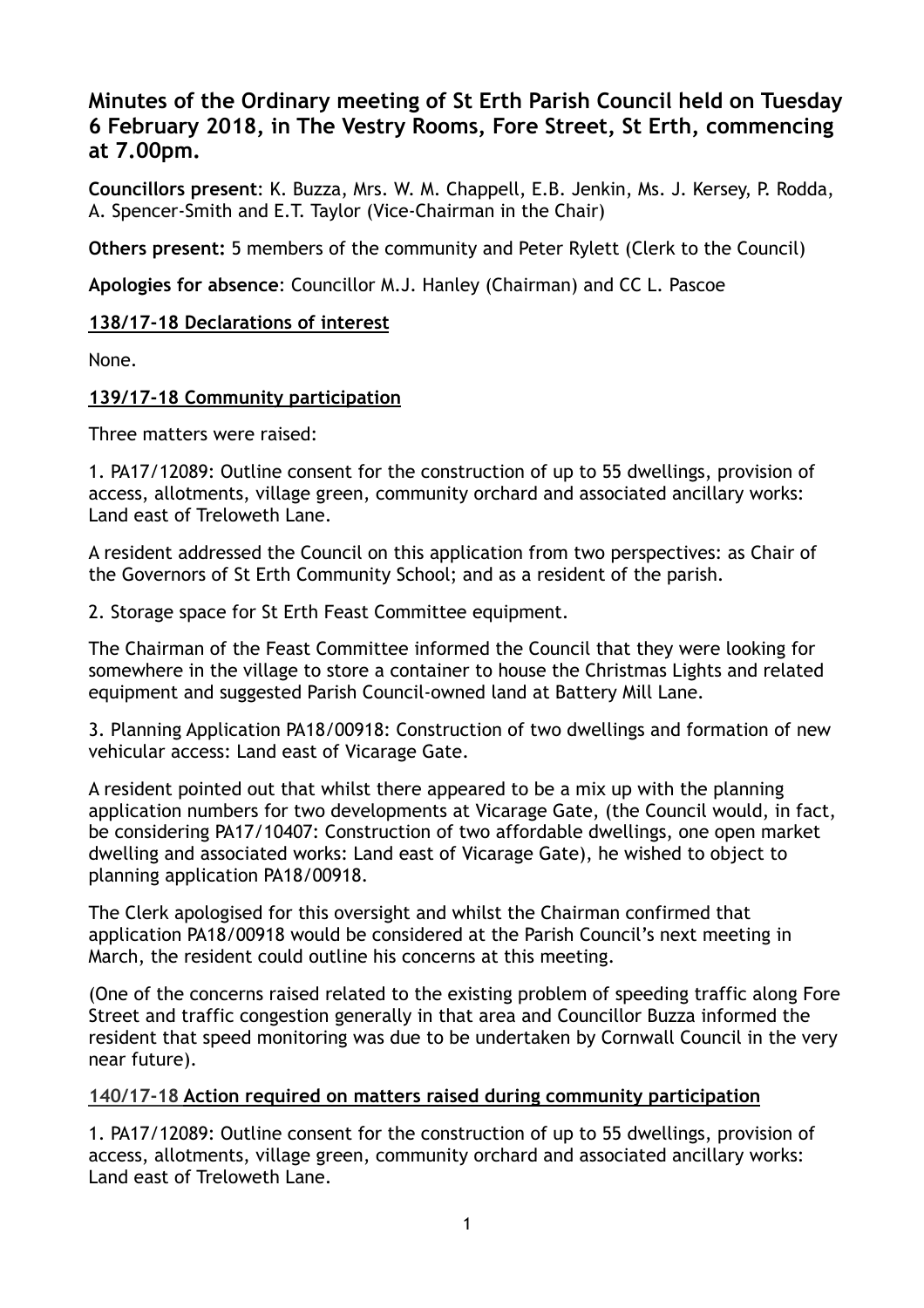The Chairman confirmed that the residents' comments would be taken into account when the Council came to consider this application.

2. Storage space for St Erth Feast Committee equipment.

The Clerk invited the Chairman of the Feast Committee to contact him to start discussions on potential sites for this purpose.

3. Planning Application PA18/00918: Construction of two dwellings and formation of new vehicular access: Land east of Vicarage Gate.

The Chairman thanked the resident for raising his concerns about this application which would be taken into account at the next meeting in March.

**[141/17-18 Planning and Listed Building applications](https://sterth-pc.gov.uk/planning-applications-table/)**

a) PA17/12089: Outline consent for the construction of up to 55 dwellings, provision of access, allotments, village green, community orchard and associated ancillary works: Land east of Treloweth Lane.

**RESOLVED** – that St Erth Parish Council objects to this application on the following grounds:

1. The application proposes a comprehensive residential development without phasing and with a single point of access throughout the development. It does not, therefore, accord with policy HI 1 of the St Erth Neighbourhood Plan which is a material consideration deserving weight when deciding the application;

2. In itself and taken together with other sites for new housing identified in the St Erth Neighbourhood Plan, the application will result in a level of residential development out of scale with the village and its facilities; and

3. The application is not acceptable as a "rural exception" site under St Erth Neighbourhood Plan policy HI 1 and Cornwall Local Plan policy 9 because it does not justify the overall proportion of open-market housing it proposes to cross-subsidise the affordable housing.

Whilst the Parish Council objects to this application, it would welcome dialogue with the applicant about a proposal which is not in conflict with the St Erth Neighbourhood Plan.

b) PA17/11727: Proposed garage for domestic use: Killanoon, 12 Tolroy Road, St Erth Praze (revised).

**RESOLVED** – that St Erth Parish Council supports the applicant's suggestion for moving the external stairs to the rear elevation, removing the dormer entrance altogether and with conditions to prevent: residential use; tying the garage to the main building (i.e. not selling it off as a separate unit); and no further window openings.

c) PA18/00253: Removal of condition 2 in respect of Decision Notice W1/88/P/0591 in order to allow full residential use: 52 Strawberry Hill, Tolroy Manor Holiday Park, St Erth Praze.

The Chairman read out a letter he had received from the Manager of Tolroy Holiday Park.

**RESOLVED** – that St Erth Parish Council objects to this application because:

1. it conflicts with the St Erth Neighbourhood Plan which states that:

"The importance of retaining a level and choice of holiday accommodation as part of the tourism resource is acknowledged. The loss of tourism accommodation will be resisted.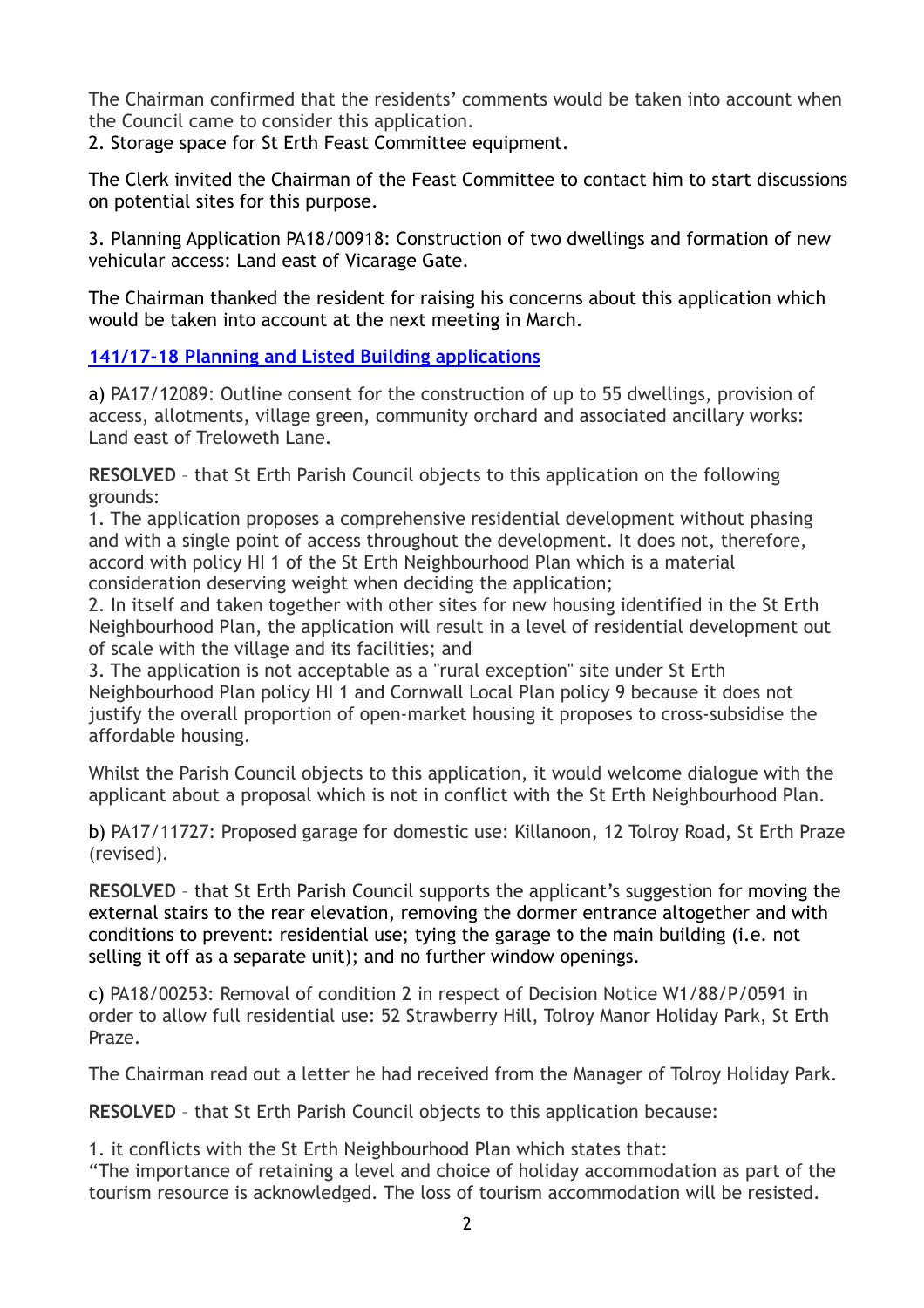Seasonal occupancy conditions imposed on holiday accommodation once lifted could result in permanent change to residential use. Purpose built holiday accommodation is not built to the standard required for permanent occupation. There is particular concern over change of use to main residence either by formal application or by long term letting at Tolroy Manor Holiday Park. It is important that such a change of use is not allowed because it can, in effect, permit housing in a location that would otherwise be unacceptable and erode the stock of holiday accommodation. Accommodation levels at the Tolroy Manor Holiday Park should not be reduced.

(Evidence/justification: St Erth Parish Economic Profile 22 September 2015.)

POLICY ED 9 Support of tourism

Proposals for new tourism accommodation facilities or the expansion of existing tourism accommodation facilities will be considered where:

i. the proposal would not have a harmful effect on the natural or built environment; and ii. it can be supported by existing local infrastructure or provide appropriate infrastructure to support the use; and

iii. it would not lead to the net loss of tourist accommodation.

Change of use from purpose built holiday accommodation to residential will not be supported; and

the following condition be imposed (and enforced): to confirm holiday use only:

The development hereby permitted shall be used as holiday accommodation only and shall not be occupied as a person's sole or main place of residence. The owners/operators shall maintain an up-to-date register of the names of all owners/occupiers of each individual unit on the site, and of their main home addresses, and shall make this information available at all reasonable times to the Local Planning Authority. Reason: To accord with development plan housing policies under which permanent residential accommodation would not normally be permitted on the site and the accommodation, by reason of its construction and/or design, is unsuitable for continuous occupation and in accordance with the aims and intentions of Policies 1 and 5 of the Cornwall Local plan Strategic Policies 2010- 2030 and paragraphs 17 and 28of the National Planning Policy Framework 2012.

d) PA17/11072: Continued use, consolidation of existing permissions and proposed yearround use of land as Holiday Park: River Valley Caravan Park, Relubbus

**RESOLVED** –that St Erth Parish Council makes the following recommendations:

1. the change of year-round use to holiday accommodation is supported for 17 units (10% of the total static caravans (168) plus chalets(2)) and with the remainder restricted to the current 10 month occupation (excluding 5th January to 1st March).

2. whilst the Parish Council recognises the applicants desire to have holiday accommodation accessible across the whole year, it would prefer to see a limited number of units available to meet a more limited holiday market and to allow for maintenance to be undertaken. As there are 170 units on site (statics plus chalets) it would seem reasonable to permit all year round holiday use in 10% to meet the more limited all year round demand of units which have clearly been constructed primarily as seasonal holiday accommodation;

3. the Case Officer's proposal to restrict permitted use to holiday purposes with appropriate agreements to enable enforcement action if required is supported; and 4. the following condition be imposed (and enforced): to confirm holiday use only: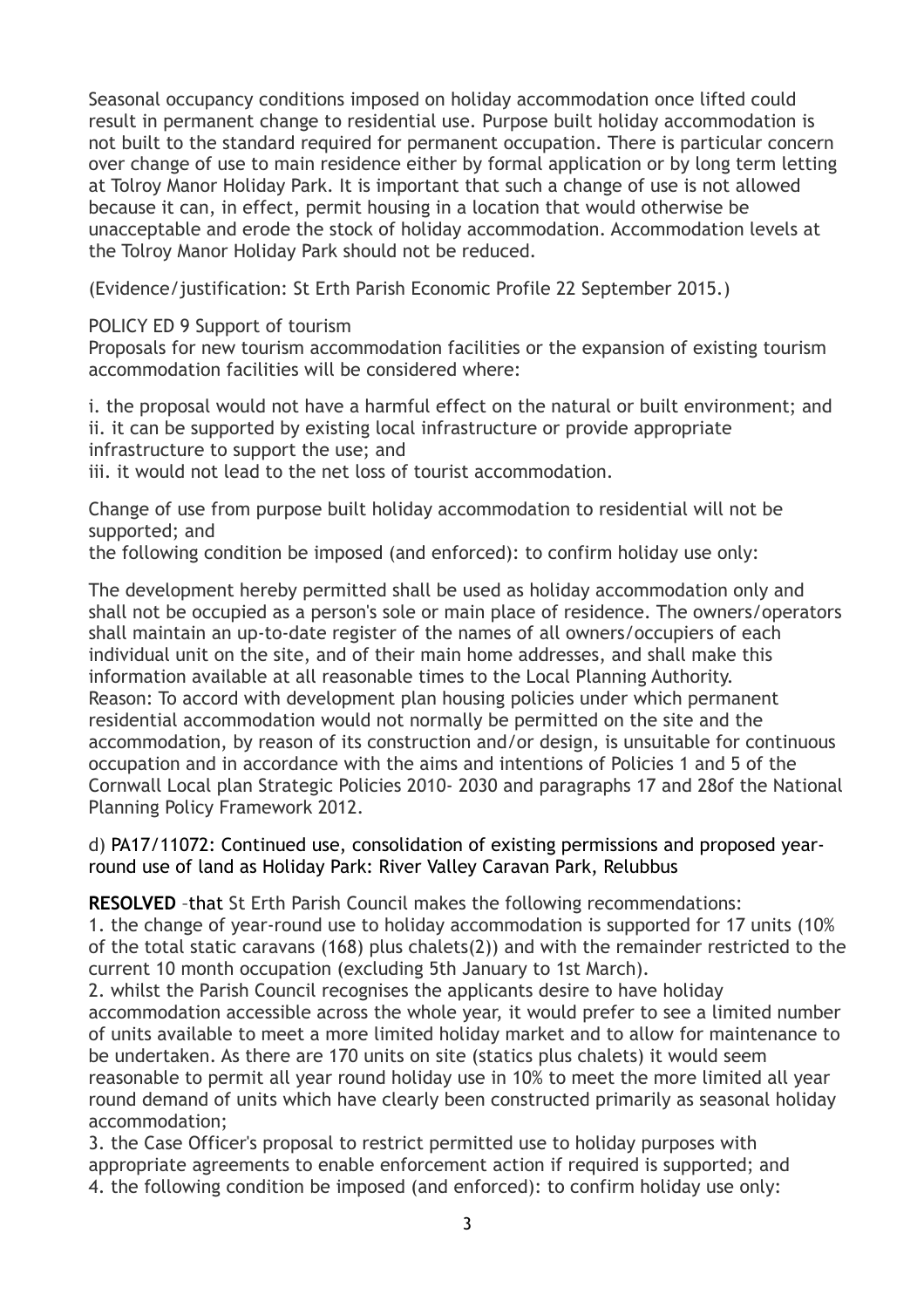The development hereby permitted shall be used as holiday accommodation only and shall not be occupied as a person's sole or main place of residence. The owners/operators shall maintain an up-to-date register of the names of all owners/occupiers of each individual unit on the site, and of their main home addresses, and shall make this information available at all reasonable times to the Local Planning Authority. Reason: To accord with development plan housing policies under which permanent residential accommodation would not normally be permitted on the site and the accommodation, by reason of its construction and/or design, is unsuitable for continuous occupation and in accordance with the aims and intentions of Policies 1 and 5 of the Cornwall Local plan Strategic Policies 2010- 2030 and paragraphs 17 and 28of the National Planning Policy Framework 2012.

### [e\) PA18/00918 PA17/10407: Construction of two affordable dwellings, one open market](http://planning.cornwall.gov.uk/online-applications/applicationDetails.do?activeTab=summary&keyVal=OYQZCBFGG9Z00&prevPage=inTray)  [dwelling and associated works](http://planning.cornwall.gov.uk/online-applications/applicationDetails.do?activeTab=summary&keyVal=OYQZCBFGG9Z00&prevPage=inTray): Land east of Vicarage Gate.

**RESOLVED** - St Erth Parish Council objects to this application on the following grounds: 1. the outline application does not contain details demonstrating that the proposal satisfies current local housing need;

2. the outline application does not contain details demonstrating that housing is needed in addition to the sites allocated in policy HI 1 in the St Erth Neighbourhood Plan; 3. the outline application does not contain details demonstrating that an open market dwelling is justified to deliver the affordable housing;

## St Erth Parish Council:

4. supports objections from the community about traffic congestion and parking problems in Vicarage Gate and Fore Street approaching the site, which will be made worse by the traffic generated by the proposal (in itself and its precedent effect). This is the principal reason why development on this side of the village is not supported in the St Erth Neighbourhood Plan;

5. maintains that the proposal (in itself and its precedent effect) will harm the rural appearance and character of the well-used public right of way leading to and past the site and is concerned about the likelihood of vehicular and pedestrian conflict because of the well-used play park and allotments opposite the site entrance; and

6. requests that the application is referred to the Planning Committee for decision if officers are minded to recommend approval.

## **[142/17-18 Minutes](https://sterth-pc.gov.uk/type/minutes-2/)**

**RESOLVED** – that the Chairman signs, as a true and correct record, the minutes of the ordinary meeting held on 6 February 2018.

## **143/17-81 Reports from Councillors/Clerk on other meetings held during the previous month**

The Chairman highlighted and the Council discussed, the main points contained in the [notes of the meeting of the South West Water Odour Liaison Group,](https://sterth-pc.gov.uk/type/sww-liaison-meetings/) which he and the Clerk had attended on 17 January. These included:

- An update on customer complaints monitoring and the text complaints reporting system
- Site actions progress
- Odour Management Plan
- Ultra-violet treatment of waste water
- Pest control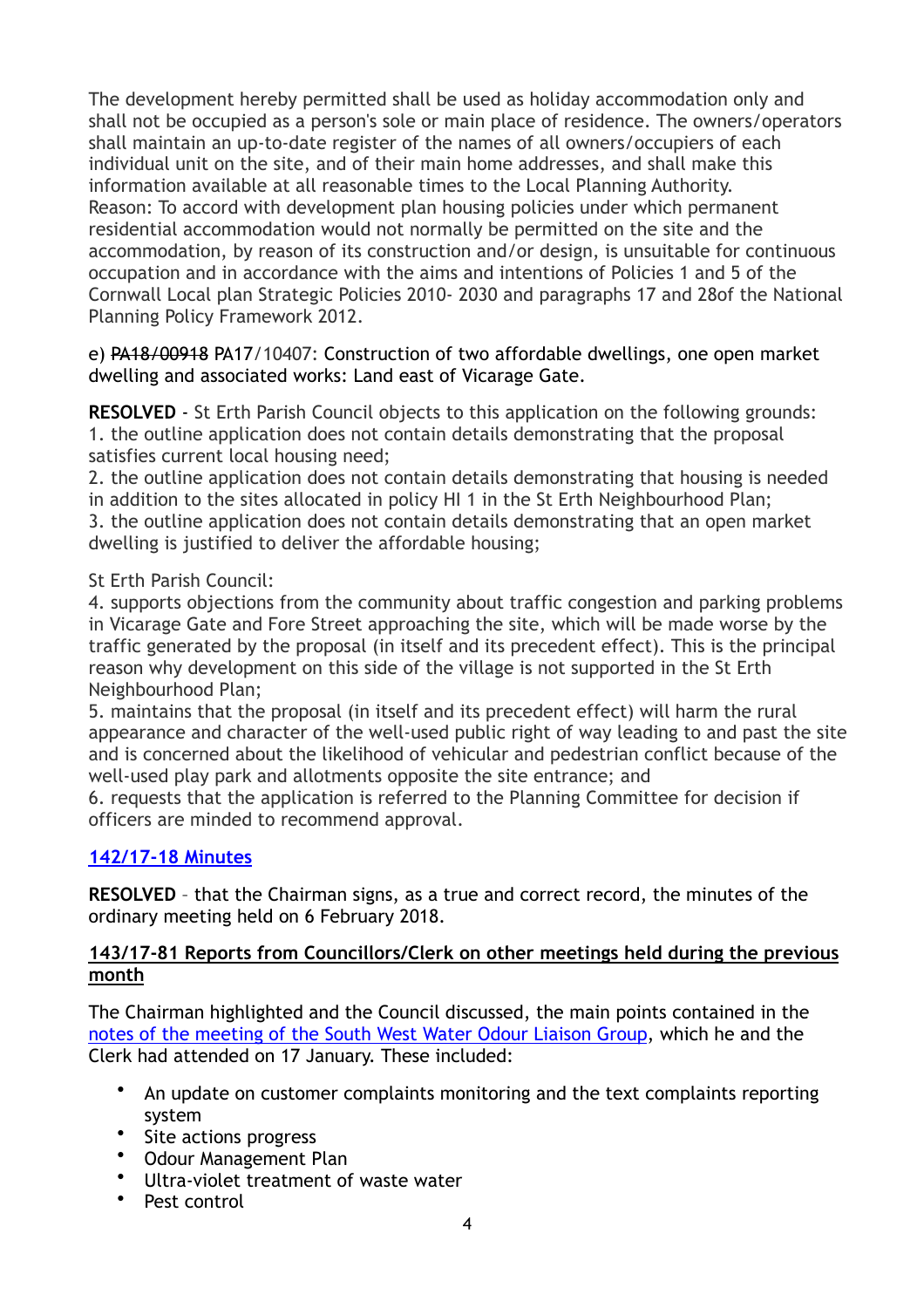• Flood prevention

During the discussion, Councillor Spencer-Smith suggested that if SWW decided not to introduce its own text complaints reporting system, the Parish Council should consider introducing its own monitoring system.

The Chairman advised that SWW's reluctance to develop and roll-out the text complaints reporting system had already been raised by the Clerk with the MP and the Council agreed that it would await the outcome of the MP's intervention before considering Councillor Spencer-Smith's suggestion further.

## **[144/17-18 Highway/transport related matters – update](http://www.sterth-pc.gov.uk/wp-content/uploads/2018/02/Report-8.pdf)**

The Council considered the report of the Clerk which set out all of the points raised with Cornwall Council on various outstanding matters together with the responses received.

Whilst the Council noted the responses received, Councillors remained concerned that there were enough issues of concern to escalate the matter to Cornwall Councillors for support and intervention. To that end, it was

**RESOLVED** – that the Clerk writes to:

1. CC John Pollard and CC Jim McKenna who had supported the Parish Council's original attempts in 2012 to secure improvements for the community as a consequence of the Hub;

- 2. CC Lionel Pascoe as Divisional Ward Councillor, to keep him informed;
- 3. Derek Thomas MP, seeking his support;
- 4. CC Geoff Brown, Portfolio Holder for Transport; and

5. Natalie Warr to establish the extent of Nigel Blackler's continuing involvement with the Hub and related projects in St Erth.

**Nut Lane**: The Chairman had agreed to include a further item under this agenda heading concerning proposals for a new traffic flow system in Nut Lane. Circulated at the meeting was correspondence received from Mr. Adam O'Neill Project Manager, Cornwall Council) and from Mr. Jeremy Edwards (Cornwall Council Transport and Infrastructure) which stated that following a meeting held during the previous week, to which the Parish Council had not been invited, "*road space for the following works had been booked by Cormac for the two aspects of work:*

- *Drainage etc. day time lane closure from 19th Feb to 2nd March; and*
- *Surfacing full night time closure from 8th to 12th March.*

*Mr Edwards continued that: "In respect of a possible footpath on the garden centre side, we can't excavate due to the utilities and the timeframe. What we therefore propose is to remove 100mm topsoil and replace with recycled planning's with the intention to formalise it as part of the A30 works, funding permitting in a couple of years' time. It would be 260m long, 1.2m wide, positioned as far back from the carriageway as possible. It would run between Griggs Quay mini roundabout and the St Erth A30 Highways England boundary. Due to the boundary it won't connect with existing footways properly, so is just a minor upgrade to the majority of the existing muddy verge path which was what we looked at.*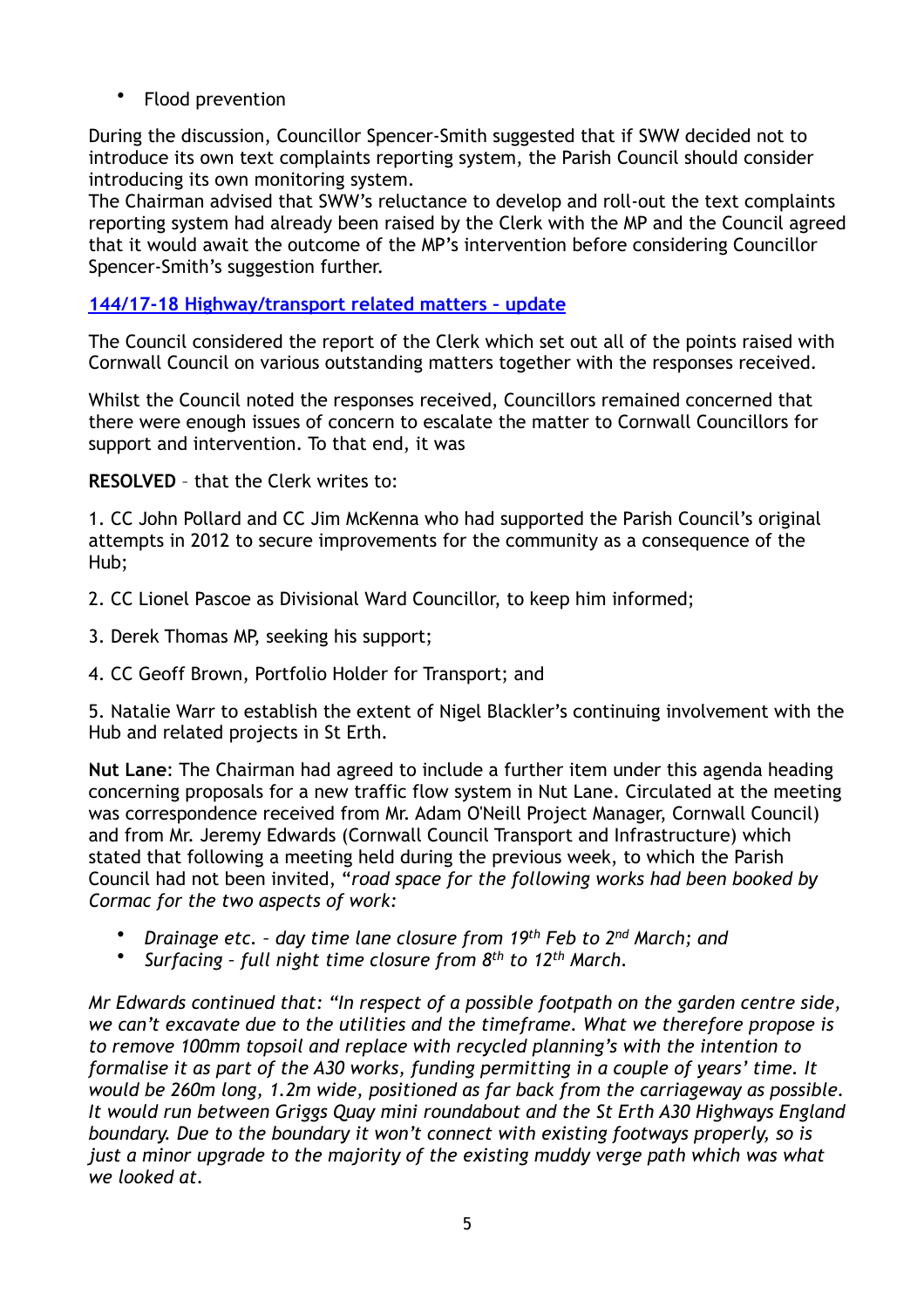*The other request was the additional road text on the Tempest exit. If the straight/left arrow remained drivers could be confused to travel left onto Griggs Quay so we would do a minor change as shown below. On the approach to Griggs Quay mini roundabout, we would still keep the left/straight on arrow without text."* 

A scheme drawing had accompanied the email and in summary, it was clear that as far as the drainage and resurfacing works were concerned, it was proposed to move the drainage/channel to the side of the carriageway, out of the wheel line. Cornwall Council would not be widening further because they were already as close as possible to the gas main in the verge and that any further widening would require a pipe diversion which wasn't feasible within the existing budget.

Following discussion of these proposals, Councillors expressed concerns that they had not been invited to participate in the meeting and regarding the proposals themselves and accordingly,

**RESOLVED** – that the Clerk requests a copy of the Road Safety Audit used to support these proposed measures and that any further information be reported to the next meeting of the Parish Council.

## **[145/17-18 Highways England consultation](http://www.sterth-pc.gov.uk/wp-content/uploads/2018/02/report-9.pdf)**

Councillor Spencer-Smith reported that he had attended part of a meeting arranged by Derek Thomas MP on 2 February in Marazion and learnt that the Department for Transport was consulting on the Highways England document 'South West Peninsula Route Strategy' and that a response had been sent to the Minister, signed by various Cornwall Councillors, which is set out below and updated the Council on some other points discussed.

*"Dear Mr Grayling,* 

*Support for A30 improvements in West Cornwall*

*We are aware that Highways England published the 'South West Peninsula Route Strategy' in March 2017. As part of this route strategy we note that the key challenges for this section of the A30 are: junction capacity issues at St Erth; further capacity issues from St Erth to Newtown roundabout and community severance issues along this length of A30.*

*Within Chapter 5, 'Future challenges and opportunities' we would like to challenge the issues raised within the study area between Penzance and Camborne, particularly the bullet points on p24 of the report. We do not agree that they fully encompass the range of issues on this section of road. We would like you to note:*

*1. The economy and growth of Penzance and the surrounding areas in West Cornwall depends on effective transport links to the rest of Cornwall and England.*

*2. The current A30 ceases to be an effective trunk road at the end of the dual carriageway West of Camborne with particular difficulties from St Erth to Newtown on the outskirts of Penzance.*

*3. Significant investment has been made in improving public transport services to Penzance but little major improvements in improvements to the A30 in this area. 4. Proposed measures being undertaken between St Erth and Newtown are welcomed and will improve road safety, however a major stretch of the A30 will be limited to 30 or 40 miles per hour.*

*5. Much of the far West of this route, between St Erth and Crowlas, is single carriageway and passes in close proximity to houses.*

*6. Improved transport links are vital to help Penzance meet Government growth and*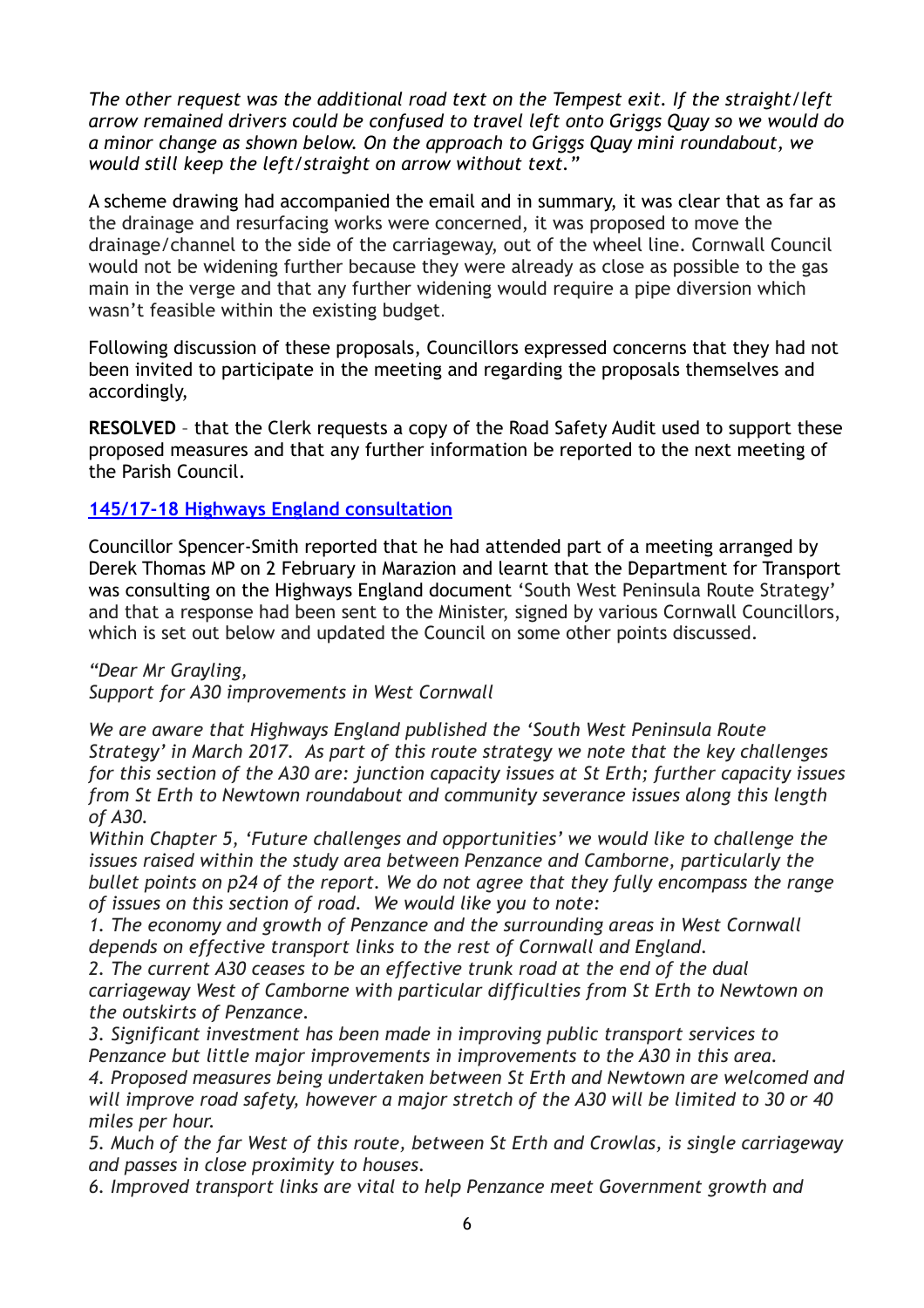*housing targets.*

*We would therefore ask that Highways England include the above as issues raised by stakeholders within the study area. We also ask to have sight of the draft recommendations of the Road Network Initial Report, which we note is due to be published later this year. As part of the Road Network Initial Report we would hope that it would recommend an investigation of the feasibility of a dual-carriageway solution; to alleviate the current extensive traffic issues and facilitate the growth that the economy in the West of Cornwall needs, and in particular the stretch between St Erth and Newtown in the first instance.*

*We believe that this should be a priority project and considered for completion at the earliest opportunity.*

*Yours faithfully,*

*Simon Elliott, Cornwall Councillor for the Ludgvan division (Conservative) Tim Dwelly, Cornwall Councillor for the Penzance East Division (Labour) Mario Fonk, Cornwall Councillor for the Gulval and Heamoor Division (Liberal Democrat) Jim McKenna, Cornwall Councillor for the Penzance Promenade Division (Independent) Sue Nicholas, Cornwall Councillor for Marazion and Perranuthnoe Division (Conservative) Roger Harding, Cornwall Councillor for the Newlyn and Mousehole Division (Conservative) Cornelius Olivier, Cornwall Councillor for the Penzance Central Division (Labour)"* 

In view of the timescale for response (i.e. the following day), the Council

**RESOLVED** – that the Minister for Transport be informed that the Parish Council supports the letter from the Cornwall Councillors set out above and that he be requested to ensure that all future proposals which impact on the parish of St Erth be notified to the Parish Council to provide an opportunity for consideration and response.

## **146/17-18 [Cornwall Council Boundary Review](http://www.sterth-pc.gov.uk/wp-content/uploads/2018/02/boundry.pdf)**

The Council considered:

1. the original option it had agreed at previous meetings but which had been determined by Cornwall Council as unviable due to the elector numbers being outside the permitted range;

2. a new, four parish option (St Erth, St Hilary, Breage and Germoe) being proposed by the Electoral Review Committee of Cornwall Council; and

3. a reworked version of the Council's original option which had been proposed by Councillor Spencer-Smith (which was referred to as the 'hybrid' version of the Parish Council's original option), which although received by the Clerk, later transpired had not been forwarded to Cornwall Council for evaluation due to an oversight.

Councillor Spencer-Smith outlined the details of the 'hybrid' version and following discussion, it was proposed and seconded that "the hybrid version be supported." The Chairman put that proposition to the vote and declared it to be lost.

The proposition that "Cornwall Council's four parish version be supported" was also proposed and seconded. The Chairman put that to the vote and declared it to be carried and so the Council

**RESOLVED** accordingly.

**[147/71-18 Receipts and Payments for January 2018](https://sterth-pc.gov.uk/type/financial-matters/)**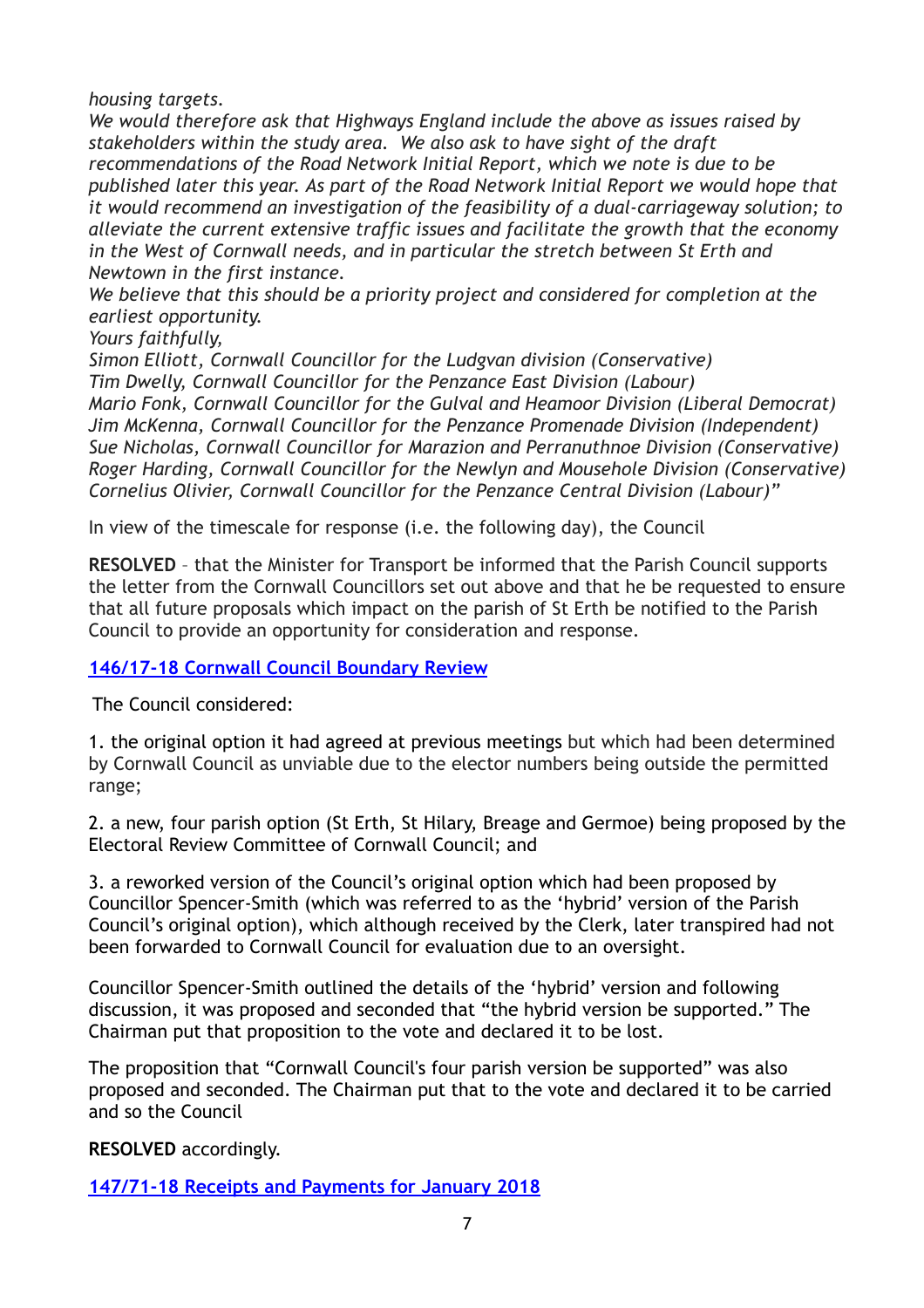The Council considered the report and

**RESOLVED** – that the payments due be authorised.

| The following had been received |
|---------------------------------|
|---------------------------------|

| Cemetery fees | £830.00 |
|---------------|---------|
| <b>TOTAL</b>  | £830.00 |

### The following had been paid by Direct Debit or Standing Order

| <b>Utility Warehouse</b>                                                             | £17.12                                         | <b>Electricity - Vestry Rooms</b>                                                                                                                                                         |
|--------------------------------------------------------------------------------------|------------------------------------------------|-------------------------------------------------------------------------------------------------------------------------------------------------------------------------------------------|
| Chris Bray                                                                           | £840.00                                        | Grass cutting - parks, churchyard and<br>cemeteries                                                                                                                                       |
| SeaDog IT<br>Google<br>South West Water<br><b>British Gas</b><br>NEST pension scheme | £18.95<br>£23.76<br>£22.50<br>£25.00<br>£91.89 | Website hosting fee<br><b>Gmail account</b><br>Water - Public Conveniences<br>Electricity - Public Conveniences<br>Employer contribution of £51.05 and<br>employee contribution of £40.84 |
| TOTAL                                                                                | £1,039.22                                      |                                                                                                                                                                                           |

#### The following payments were due as at 31 January 2018

| P Rylett                                                                                                                                                  | £1,389.77                                                                | Clerk's salary (net pay - see Note 1 below)                                                                                                                                                         |
|-----------------------------------------------------------------------------------------------------------------------------------------------------------|--------------------------------------------------------------------------|-----------------------------------------------------------------------------------------------------------------------------------------------------------------------------------------------------|
| P Rylett                                                                                                                                                  | £338.20                                                                  | Clerk's expenses (see Note 2 below)                                                                                                                                                                 |
| <b>HMRC</b>                                                                                                                                               | £412.23                                                                  | PAYE and NI                                                                                                                                                                                         |
| Cormac Solutions Ltd.<br>Jon Pender<br>Zurich Municipal<br><b>St Erth School</b><br>Hayle Day Care Centre<br>St Erth Christmas Lights<br>Cornwall Council | £447.04<br>£25.00<br>£791.04<br>£100.00<br>£100.00<br>£100.00<br>£121.56 | Cleaning - Public Conveniences (December)<br>Advice on consultee response to Hayle NDP<br>Annual insurance premium<br>Annual grant<br>Annual grant<br>Annual grant<br>Open space map updates for NP |
| <b>TOTAL</b>                                                                                                                                              | £3,824.84                                                                |                                                                                                                                                                                                     |

#### **Note 1**

The gross monthly pay was £1,515.83 + £186.00 for Neighbourhood Planning work undertaken in January.

The net pay of £1,389.77 was the amount payable following deductions of tax and national insurance and with a deduction from the net pay for the employee's contribution to the NEST pension scheme of £40.84 as shown above.

#### **Note 2**

The sum of £338.20 was comprised of: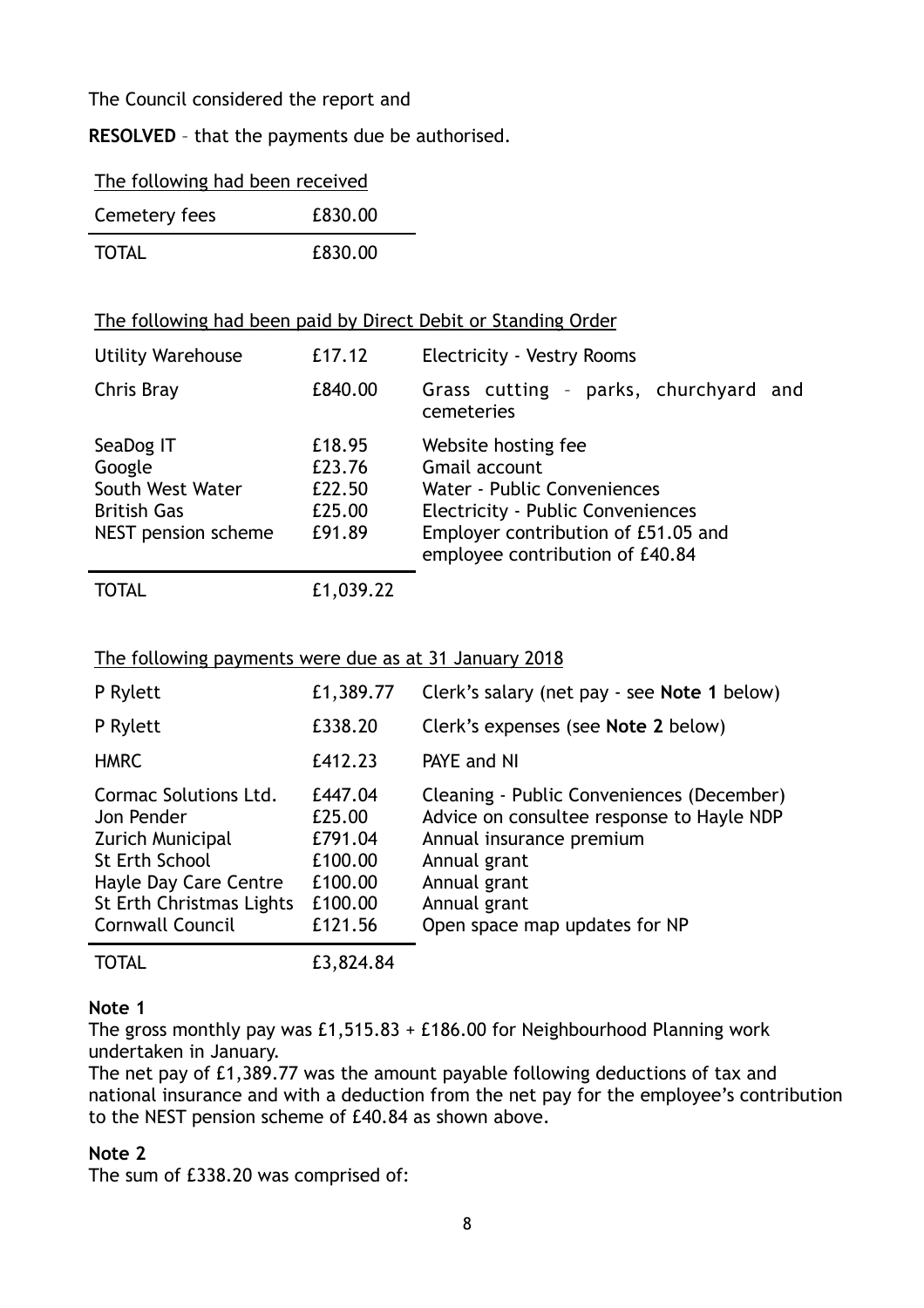| Reimbursement of:               |                  |                                        |
|---------------------------------|------------------|----------------------------------------|
| Telephone calls                 | £0               |                                        |
| Postage/stamps                  | £0               |                                        |
| Consumables<br>Office equipment | £5.00<br>£264.12 | Copier paper<br>No Parking signs       |
| <b>Expenses</b><br>Mileage      | £0<br>£51.08     | St Austell to collect No Parking signs |

## **148/17-18 Neighbourhood Plan**

The Council noted that the Examiner's draft report was now awaited.

#### **[149/17-18 Lining scheme at the public conveniences](http://www.sterth-pc.gov.uk/wp-content/uploads/2018/02/Report-13.pdf)**

The Council considered a proposed scheme design following a site visit with CORMAC but expressed concerns about the potential for the disabled bay being obstructed and the access route to the Gents toilet. On consideration, the Council

**RESOLVED** – that the Clerk draw up an alternative scheme to address these concerns. **[150/17-18 Business Plan](https://sterth-pc.gov.uk/wp-content/uploads/2018/03/11.-March-2018.pdf)**

The Council noted the current version of its Business Plan.

#### **151/17-18 Agenda items for a future meeting**

1. Councillor Ms. Kersey requested an update on the enforcement action being undertaken on the mound of soil and rubble left on private land adjoining the Church Street development;

2. Councillor Ms. Kersey asked that 3MS Construction be asked to return to the Church Street development site, as promised, to undertake further drainage improvement works to the current ineffective 'French Drain' which was not alleviating the flooding of that part of the site; and

3. Councillor Taylor requested a meeting of the Open Spaces Committee to start considering the potential uses of the S106 funds secured from DCH as part of the Church Street development.

#### **152/ 17-18 Exclusion of the Press and Public**

**RESOLVED** – that in accordance with S.1 (2) of the Public Bodies (Admission to Meetings) Act, 1960, the Press and Public be excluded from the meeting during the consideration of the following business owing to the confidential nature of that business.

#### **153/17-18 Vestry Rooms**

The Clerk reported an update from the Council's Solicitor.

#### **154/17-18 Continue to sit**

The Council, having sat continuously for three hours

**RESOLVED** – to continue to sit in order to complete the business on the agenda.